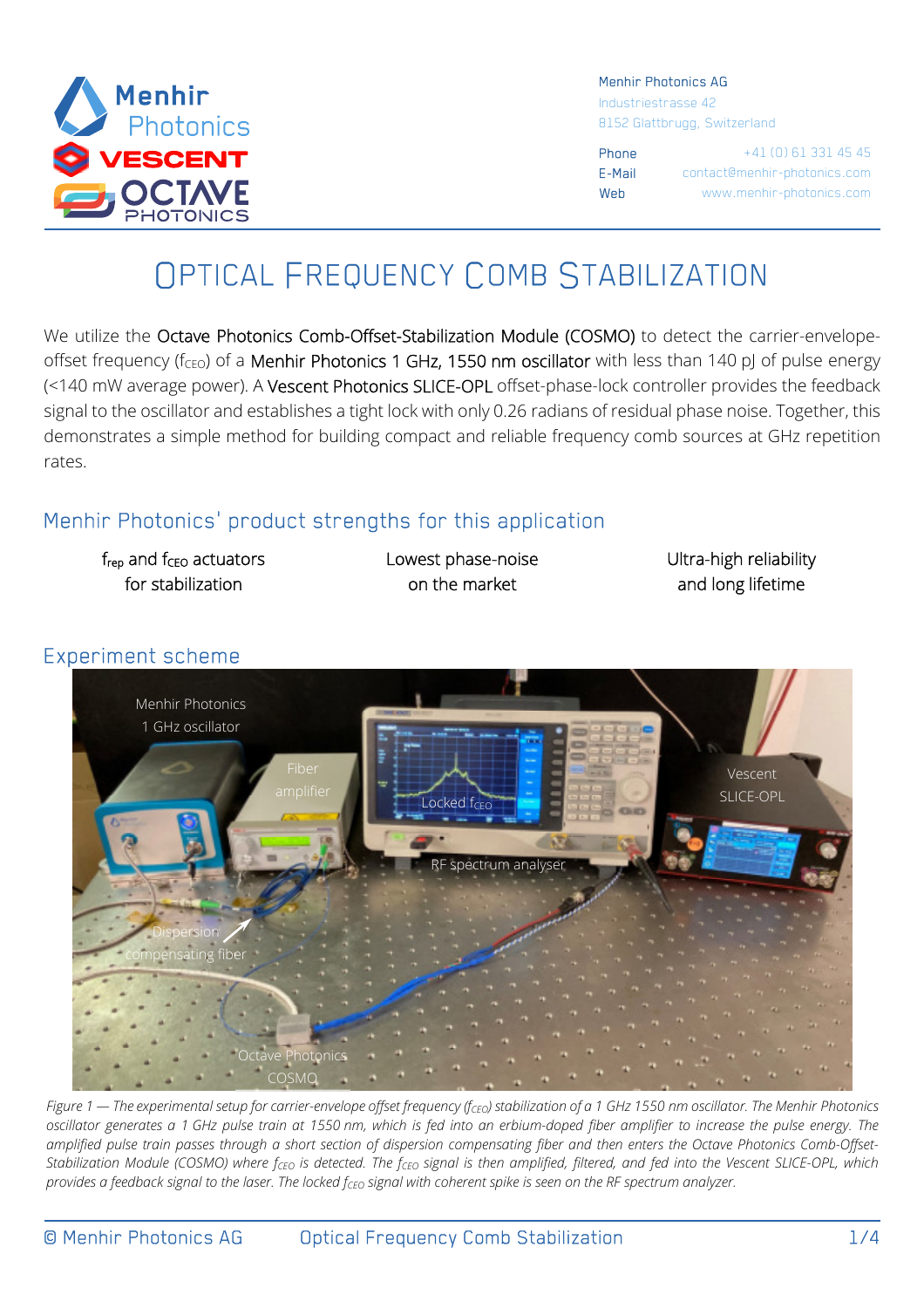#### Introduction

Laser frequency combs are essential optical-to-microwave converters for applications such as optical atomic clocks and high-resolution dual-comb spectroscopy. Frequency combs are based on femtosecond mode-locked lasers that have their repetition rate ( $f_{\text{rep}}$ ) and carrier-envelope-offset frequency ( $f_{\text{CEO}}$ ) stabilized. The repetition rate can easily be stabilized by detecting the pulse train with a photodetector and providing feedback to the laser oscillator. Detecting f<sub>CEO</sub> is more difficult and is typically accomplished through *f-2f* selfreferencing, where the spectrum is broadened to at least one octave via supercontinuum generation. The low frequency side of the spectrum is then frequency doubled in a second-harmonic-generation material and overlapped in time with the high-frequency spectrum on a photodetector, detecting the microwave  $f_{\text{CFO}}$ .

While frequency combs operating near 100 MHz repetition rates are becoming an established technology, combs at GHz repetition rates open the door to exciting new applications but present several challenges. First, low-noise, reliable oscillators at >0.5 GHz repetition rate are difficult to construct using conventional laser architectures. However, today the MENHIR-1550 SERIES of 1550 nm oscillators offer ultra-low-noise performance at repetition rates from 100 MHz to 5 GHz using an extremely stable design. Second, the *f-2f* selfreferencing process typically requires at least 1 nJ of pulse energy (>1 W average power at frep = 1 GHz) and involves careful alignment of the interferometer. The Octave Photonics COSMO is a compact one-box solution that allows fceo to be detected with less than 200 pJ (<200 mW at  $f_{rep}$  = 1 GHz) of pulse energy. Finally, since a 1 GHz repetition-rate frequency comb can have CEO frequencies ranging from DC to 500 MHz, the electronics required to provide fast feedback to the laser are not trivial. The new Vescent Photonics SLICE Offset Phase Lock (SLICE-OPL) box provides a straightforward off-the-shelf solution to stabilizing  $f_{CFO}$  at frequencies up to 10 GHz.

These three breakthrough technologies from Menhir Photonics, Octave Photonics, and Vescent combine to form a system where a fully stabilized laser frequency comb can be constructed in minutes rather than days.



*Figure 2 — Supercontinuum generation from an Octave Photonics supercontinuum generation unit. Light at 780 nm is generated for pulse energies above 140 pJ (140 mW). Inside the COSMO, the light at 1560 nm is doubled to interfere with the supercontinuum light at 780 nm to detect fceo. (Note that the output of the supercontinuum device was packaged with 780 nm fiber, thus light at longer wavelengths is partially attenuated.)*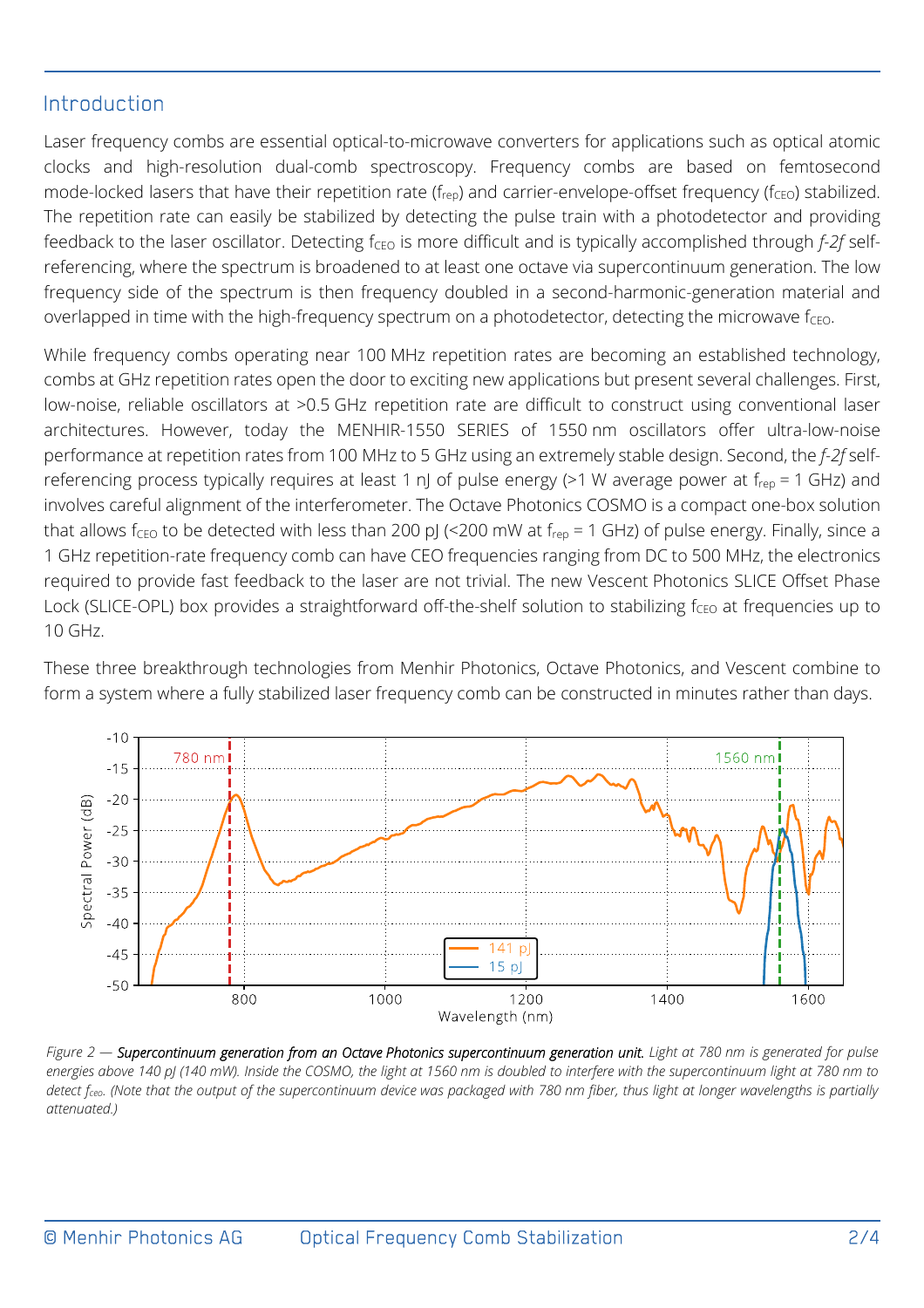#### Experiment

The optical system is composed of polarization-maintaining (PM) fiber components to simplify assembly and minimize thermal drifts. The output of the MENHIR-1550 1 GHz oscillator first passes through a 90 cm length of dispersion-compensating fiber (Thorlabs PMDCFA5) to compensate for the dispersion of other components in the system. The 1 GHz pulse train then passes through a Thorlabs EDFA100P amplifier, which is dispersioncompensated for use with femtosecond pulses. The light enters the Octave Photonics COSMO, which contains a supercontinuum generation waveguide, a second-harmonic-generation material, and an amplified photodetector. The electrical signal from the photodetector passes through a tunable-bandpass filter centered at ~380 MHz to select the CEO frequency and is then amplified with an additional RF amplifier (Mini-Circuits ZFL-1000LN+). This signal is connected to the Vescent SLICE-OPL, which provides feedback to the pump current of the MENHIR-1550 for  $f_{CFO}$  stabilization. The  $f_{CFO}$  spectrum and noise spectrum were recorded using a Siglent SSA3021X RF spectrum analyzer. The amplifier provides up to 180 mW of power, but we tune the amplifier pump current to provide 140 mW (140 pJ) to optimize the CEO signal.



*Figure 3 — Carrier-envelope-offset frequency (fCEO) peaks detected using the COSMO unit. (left) The unlocked peak shows a SNR of about 35 dB with 300 kHz resolution bandwidth (RBW) and about 42 dB with 100 kHz RBW. (right) With a low-gain lock, the position of the peak is locked, but the peak shape remains similar. When a high-gain lock is applied, the so-called "coherent spike" appears in the center of the peak, confirming a high-quality phase-lock between the fCEO microwave signal and the SLICE-OPL internal synthesizer.*

#### Results

Inside the Octave Photonics COSMO, broadband supercontinuum is generated. The supercontinuum spectrum has a peak near 780 nm. Light near 1560 nm is frequency doubled to interfere with the light at 780 nm. To illustrate this concept experimentally, we first connected a packaged supercontinuum generation device to the output of the amplifier. Figure 2 shows how the narrow-band spectrum out of the amplifier is converted into an ultra-broad supercontinuum for pulse energies higher than about 140 pJ. Furthermore, this spectrum exhibits a strong peak near 780 nm.

Next, we connected the amplifier output to the COSMO device and tuned the amplifier to provide the strongest  $f_{\text{CEO}}$  signal. As expected, the signal was optimized at approximately 140 pJ.  $f_{\text{CEO}}$  was observed with approximately 36 dB signal-to-noise ratio (SNR) with 300 kHz resolution bandwidth (RBW) and with ~42 dB SNR at 100 kHz RBW (Figure 3, left). These SNRs are more than sufficient for a tight and reliable lock of fc<sub>EO</sub>. Then, we connected the electrical f<sub>CEO</sub> signal to the Vescent SLICE-OPL and started low-bandwidth feedback, which allowed us to lock f<sub>CEO</sub> to an arbitrary RF frequency (Figure 3, right, blue curve). As we increased the gain on the feedback, we